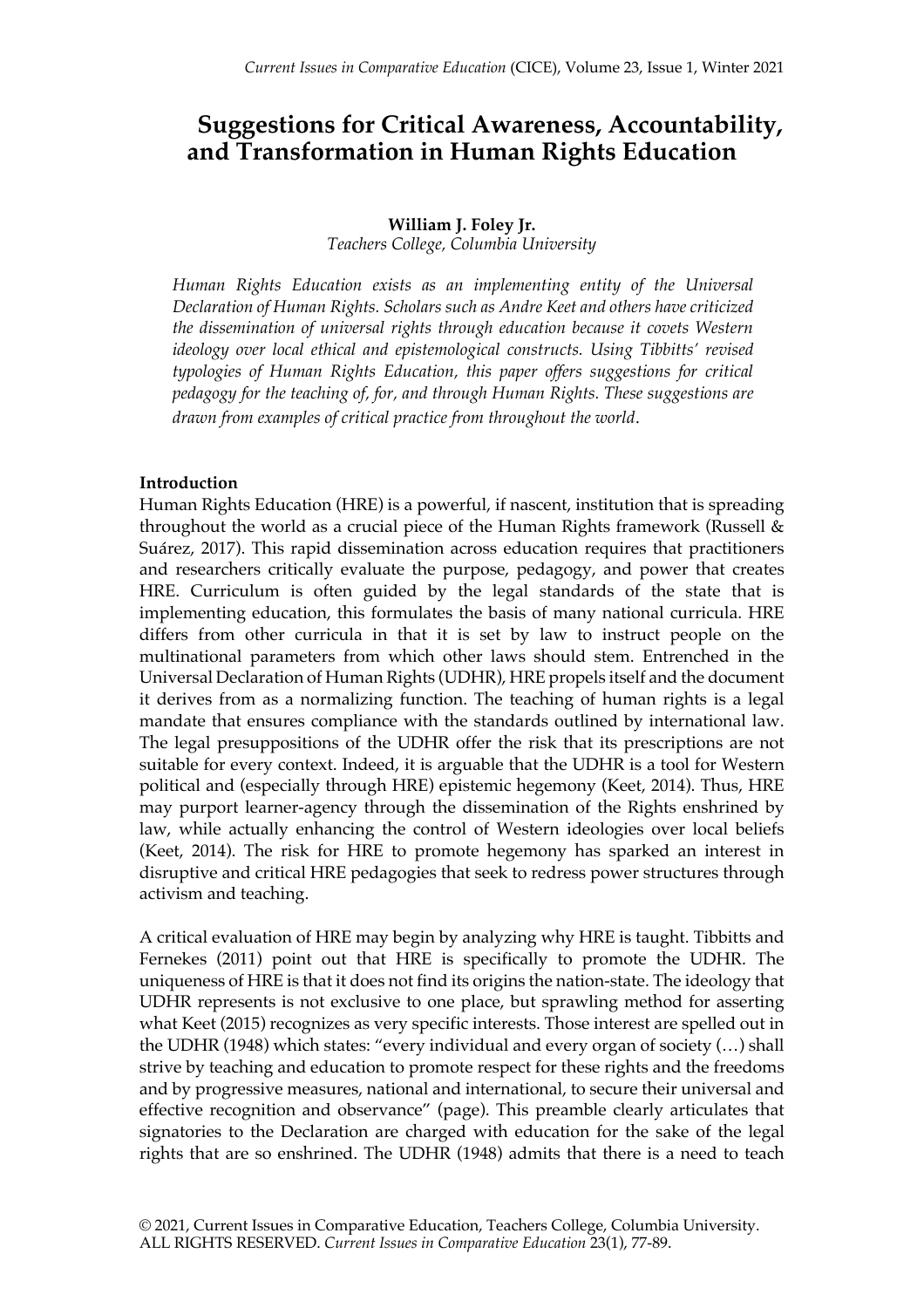about Human Rights making it a demand for a specific curricular focus. It seems assumed that the protection of the rights as enumerated rests on the ability of people to know what they are and to know that they can want to demand them. These interests have very real mechanisms that use HRE to promote the UDHR. While schooling is often a tool wielded through power to assert commonalities across the nation state, the UDHR had many levers through which HRE flow. The United Nations Educational, Scientific and Cultural Organization (UNESCO), Amnesty International, the Organization or Security and Co-operation in Europe (OSCE) and others, have all committed themselves to HRE (OSCE/ODHIR, 2012). The diversity of these speak to Keet's (2015) recognition that Human Rights intertwine power, legal authority, and knowledge through many different bodies.

In the purpose of HRE lies the problem. If the concept that is Human Rights is indeed universal, then why do people need to be educated on it? It is hard to argue that the UDHR finds it itself in a singularly agreed-upon moral compass. At the time of the creation of the UDHR, the American Anthropological Association wrote it was a "statement of rights conceived only in terms of the values prevalent in Western Europe and America" (American Anthropological Association as cited by Nickel, 2019). An original draft for the Arab Charter on Human Rights was first published in 1994, and later adopted by member states in 2004, out of a desire for a framework more rooted in Islam that is incompatible with the UDHR. The African Charter on Human and Peoples' Rights was brought to bear in the 1980s. This Charter's emphasis on "peoples" in the plural form is a sharp difference with the UDHR. The UN's own website remarks on the reservation that delegates from China had when discussing the idea of universal and individual rights (United Nations, 2021). Since the UDHR there have been additional documents required to extend rights to people who have not been afforded them. The specific rights and protections necessary for disabled people, Indigenous communities, and children were not initially included in the Universal Declaration. Not all other modifications have been welcomed. During the 1993 World Conference on Human Rights in Vienna several states moved for a more culturally relevant UDHR which was met with a statement reinforcing the supremacy of the original document. The consensus that the UDHR portends is not truly universal. Instead, Human Rights was set forth as something that the World as a political body is meant to gather around in legal and philosophical consensus. The universality lies only in the accord between nations and between a nation and the document. For there to be human rights, they needed to be written, agreed upon, and adopted. The need for declarative consensus-driven statements on Human Rights make it impossible for them to be truly *a priori.* 

This paper begins by recognizing that since Human Rights are not *a priori* they cannot really be universal. Human Rights are just as much a construct as gender binaries and state borders. Tibbitts' (2017) analysis for different HRE modalities provide a structure by which the critiques of Keet (2017) and others can be furnished in critical educational contexts. Along with Tibbitts' modalities this paper also uses Bloom's taxonomy to leverage commonplace pedagogical training to extend access to practitioners seeking to implement Critical Human Rights Education (CHRE). This paper offers some ideas for how HRE can deconstruct Universal Human Rights while still promoting human dignity and outlines the potential for best practices across various contexts.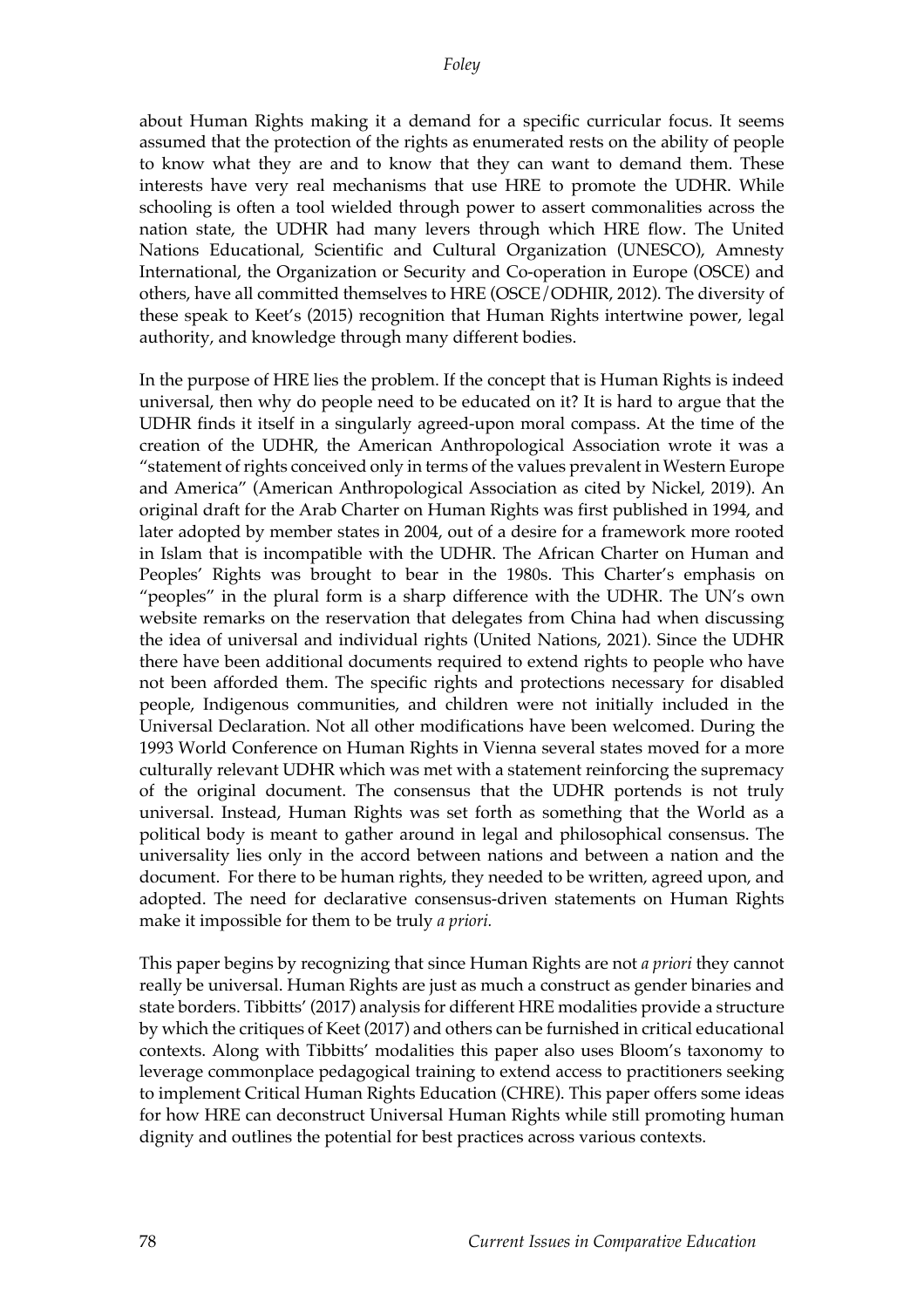## **Literature Review**

Tibbitts (2017) suggests three typologies of Human Rights Education that practitioners implement in the field. These typologies are the typical practices for instructing about, through, and for human rights. They can also be useful for articulating how HRE may or may not be critical. Tibbitts first suggests an Awareness Model that usually presents Human Rights in formal education as a content centered mode sponsored by governments. This type usually targets schools and the students in these schools, seeking to provide direct instruction about what Human Rights are, and towards the history of the UDHR (Tibbitts, 2017). The second model in Tibbitts' typology is the Accountability or Professional model. Usually offered by both governments and civil society actors and aimed at developing the skills of professionals to ensure the protection of Human Rights within their fields. A typical, but not exclusive example, is the idea of training law enforcement in the protections afforded to all people under the UDHR. Many other professions such as teachers, doctors, and civil servants - amongst others - all demonstrate the ability to increase their application of Human Rights with such training (Tibbitts, 2017, p. 87). The final model presented is the Transformation Model; this model is aligned with Freirean Critical Praxis and aims to empower learners to recreate social change that is more aligned with the legal prescriptions of the UDHR (Tibbitts, 2017, p. 91).

Each of these typologies is a method for instructing learners on some aspect of the UDHR. Theses typologies indicate how HRE is more than just the teaching of the meaning, parameters, and potential for the UDHR. This is especially true of the Awareness Model which is typically situated in formal educational settings (Tibbitts, 2017). The Awareness Model teaches about Human Rights and seeks to disseminate information about the UDHR. Keet (2014) argues that Human Rights act as a tool to replace local notions of right and wrong with globally dominant ones; proposing that "if hegemony is taken to mean the manufacturing of consent, which is constructed around floating signifiers, human rights discourse can then certainly be regarded as hegemonic" (Keet, 2014, p. 48). HRE, along with any education that is intended to disseminate and promote attention to a particular cannon, would share in the interests of the same bodies from which that cannon derives. Simply put, if the national curriculum tends to promote the affairs of the nation and is implemented by national actors; than international curriculum would promote and be enabled by interests of powerful inter- and multinational actors. The hegemony that HRE proposes is not bound by any kind of border nor even ideology. Both Capitalist and Communist nations alike are signatories to the UDHR. This adulation of the UDHR as a global force for good sets it as a virtue that bears political capital that HRE constructs through its curricular presentation as an unquestionable fund of knowledge (Keet, 2014).

The Accountability Model as posited by Tibbitts can be used loosely to teach through Human Rights because the Accountability Model is usually intended for professionals that are obligated to secure individuals' rights, (Tibbitts, 2017). Thus, this model might be seen as teaching through Human Rights because it defines how learners are intended to meet their professional obligations and serve their clients. Keet and Zembylas (2011) both emphasizes how human rights can reconstruct harmful power relations and agree on the need for new models (Zembylas, 2011). This interpretation is usefully juxtaposed against with the Accountability Model because this model localizes Human Rights as a significant professional standard. As Zembylas (2017b) points out this kind of standard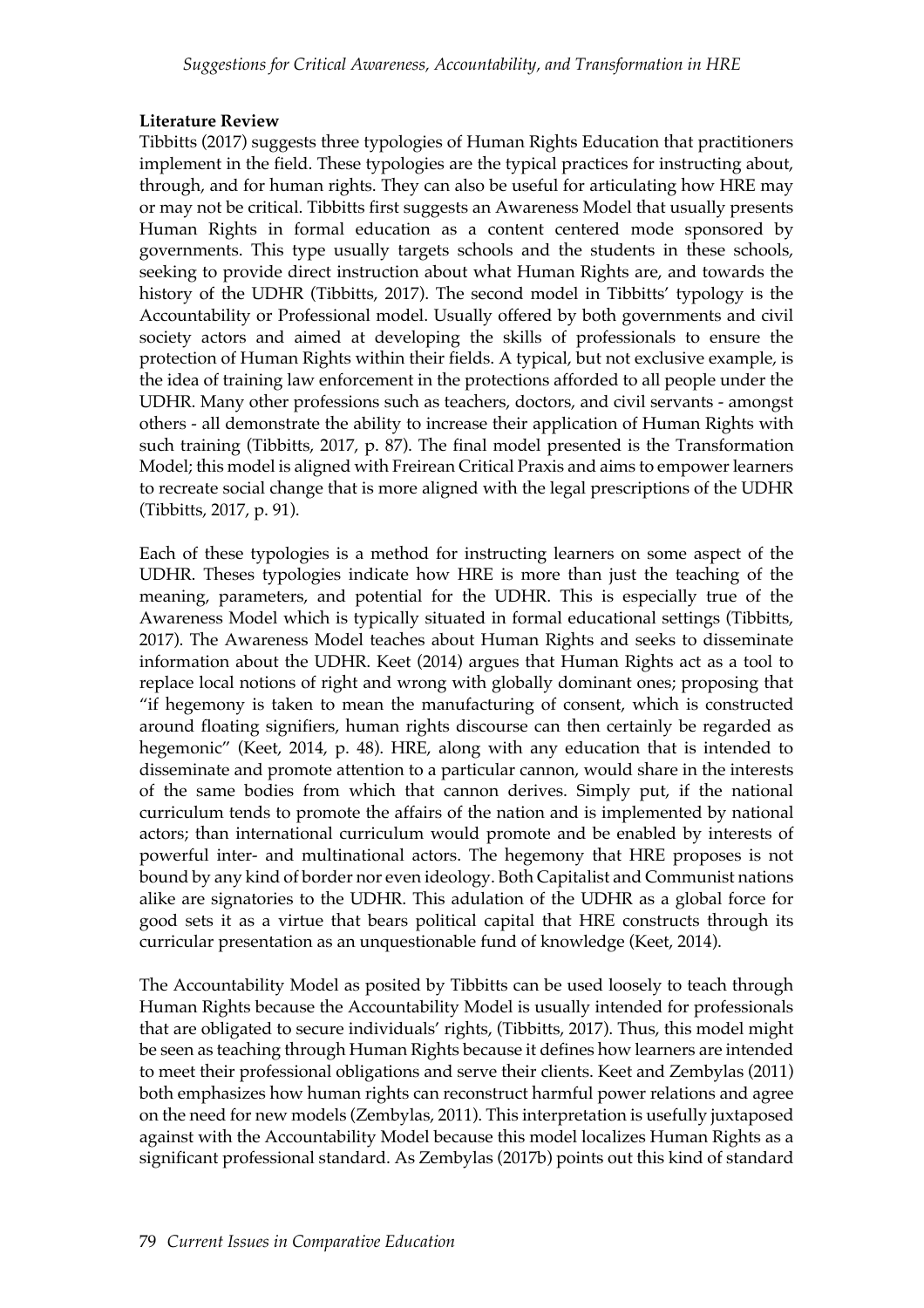rarifies how Human Rights embodies and fulfills a Western framework to act as a colonizing mechanism. In the author's words, "(t)he human rights regime is embedded within a specific cultural and historical framework involving the foregrounding of Western colonial knowledges" (Zembylas, 2017b, p. 488). Human rights are an entity that self-promotes Western ideology through setting standards such as those for professionals. In part, the argument against the UDHR as a global standard is in the hegemony of centralizing decisions over right and wrong, but Zembylas (2017a) also offers several logical arguments against globalizing HRE as a set of standards. First, that the colonial knowledges were often responsible for harm being caused in the first place and are thus not fit to be the standard bearer for good (Zembylas, 2017a). Moreover, Zembylas (2017a) argues that concepts of human dignity are entirely contrived from the individual and social fabric of peoples, not in axiomatic statements. A singular professional or ethical standard is simply not enough for the world over because we all describe the world in different realities. In structuring a decolonial HRE, Zembylas (2017) inserts several dimensions drawn from the seminal work of Tuck and Wang (2012). Zembylas describes that decolonial HRE must be critical of the current historical, political, and material situation of learners, it must implement tangible decolonial processes, and center the human rights ethic on individual and collective emotions (Zembylas, 2017b). Additionally, a decolonial HRE would also make note of the particular social relations in a context (Zembylas, 2017b).

Tibbitts final model is the Transformation or Activism Model, the latter name was added later to better specify what this type intends (Tibbitts, 2017). This model teaches for Human Rights because it seeks to transform society using the UDHR as a standard for justice (Tibbitts, 2017). The Transformation Model is arguably the most critical as Tibbitts (2017) aligns it with Freirean Praxis. Nonetheless, in using Human Rights discourse as the standard for transformation the aforementioned power structures are re-implemented. Ahmed (2017) argues that HRE does not have to reproduce hegemony and that transformation can occur outside of legal parameters. Defining a disruptive HRE that does not fit into previous categories, Ahmed (2017) argues that HRE can be used to systematically transform power relations though this must often be done outside of legal norms. In this view transformation may not be reliant on the standards of the UDHR. Bajaj (2008) highlights some notions of critical peace education where "the transformation of educational content, structure, and pedagogy is to address direct and structural forms of violence at all levels" (p. 135). Structural violence is physical as well as epistemic and symbolic harm that can be implemented by oppressive curriculum. Because formal education settings are typically the province of the state and elite actors, Bajaj (2008) argues that peace education should likely happen outside of school. Likewise, CHRE would also benefit from separation from formal structures embedded with power, or at least within formal settings that provide space for the open critique of power. Critical peace education shares some similarities with Ahmed's (2017) Chilean example, discussed above, in that it is entirely participatory. Both examples also require some measure of learning to happen outside or even against power structures.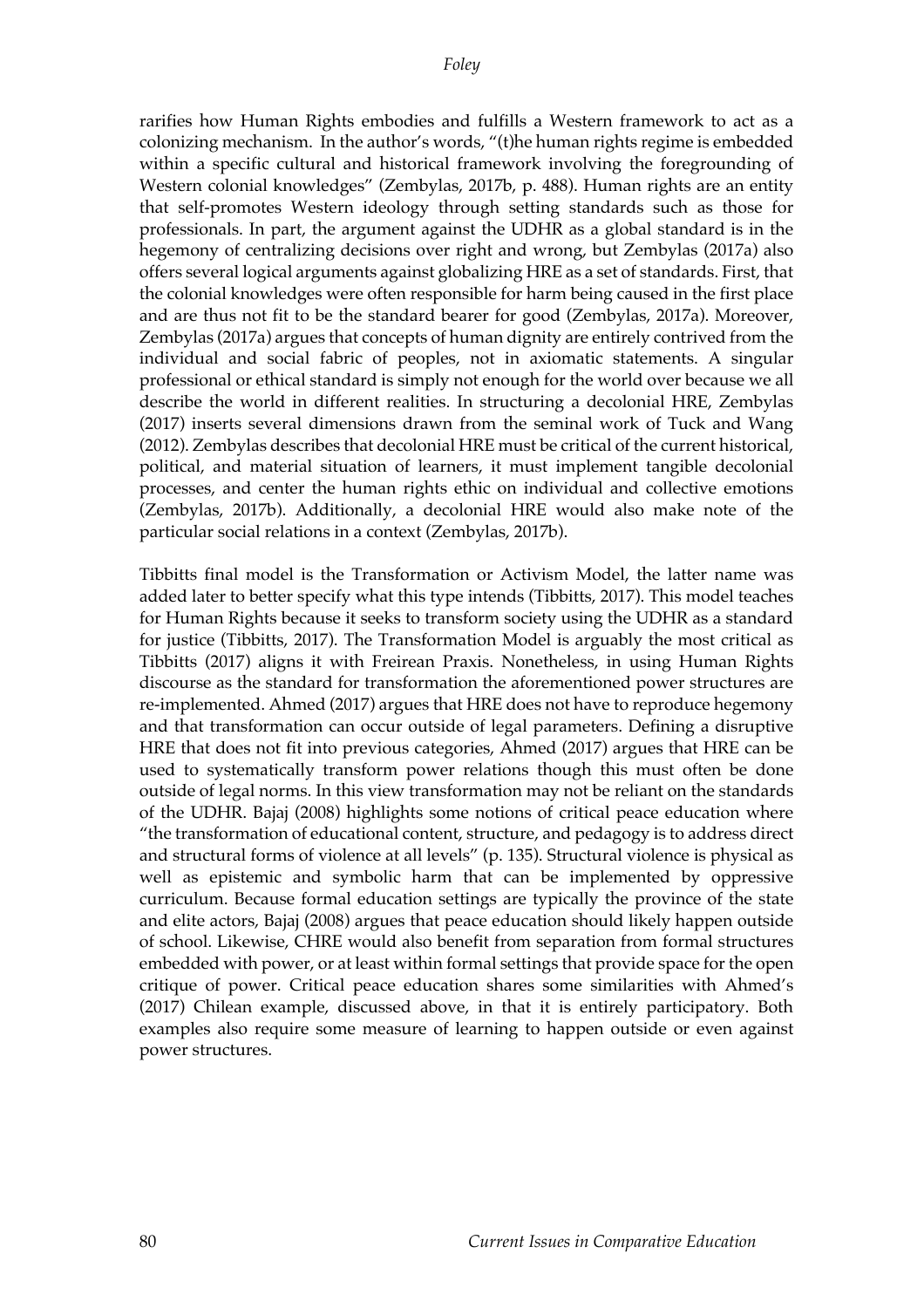## **Repositioning HRE**

Tibbitts' (2017) typologies are a useful lens by which to consider reforming HRE. Since these typologies are drawn from the field, they outline the typical modes by which HRE is currently happening. Instead of attempting to rebuild HRE from the ground up, it is possible to use Tibbitts' (2017) typologies as an inroad into critique and critical praxis. Additionally, these models are simultaneously congruent with Bloom's (1956) taxonomy which helps to make them more approachable for educators. Awareness is structured at the bottom of Bloom's (1956) taxonomy, the most basic form of learning: remembering and understanding, specifically for the UDHR. Accountability exists in the middle phases: apply and analyze, used in HRE to specify how the Human Rights are applicable to specific situations such as careers. The final stages are to evaluate and to create, which share similarities with the traditional Transformation model wherein leaners are empowered to critique and re-create their specific contexts to better implement Human Rights. These typologies provide a possible blueprint for theorizing and implementing CHRE. Using these typologies to teach about, through, and for Human Rights may be amended for criticality into: 1) impart an understanding of the current political, economic, social, and historic reality of learners' context, 2) enfranchise learners to hold state structures and power-holders accountable to the Human Rights model so as to ensure a minimal legal framework to exist peacefully and analyze current power structures, and 3) enable learners to transform societies they live in from the current human rights model to a locally constructed model. Below are possible methods for these renewed objectives

## *The Awareness Model*

The first learner objective could be situated within the Awareness Model. Traditionally this model is used to teach about human rights as legality and theory often in a formal setting that relies solely in the UDHR as the bulwark of the curriculum. This typology might include utilizing curriculum from UNESCO or UNICEF that operate within the HRE guidelines proposed by the United Nations. Other international NGOs and scholars have also proffered an array of curricula aimed at teaching about the UDHR and human rights theory. This is largely not critical because the traditional Awareness Model reinforces the prominence of the UDHR by making it the purpose of a learning unit. Treatment of Human Rights through curriculum presents it as an immutable truth that is being handed to students for them to remember. Keet (2014) argues that to be critical HRE must not make declarative statements about what is or is not a right. When integrating Human Rights into standardized curriculum it becomes such a statement. Treating the UDHR as canonical reifies it as an iconoclast standard that must be adhered (Keet, 2014), akin to math or science.

Gibson and Grant (2017) offer Brayboy (2011)'s concept of genesis amnesia as an entryway into critical instruction. Genesis amnesia describes the presentation of opinion through curricula by the powerful as to present those opinions as fact (Solyom & Brayboy, 2011). Oftentimes, students may suggest that the world simply "is the way it is," without having the tools to recognize that contexts do not exist in a vacuum. Gibson and Grant (2017) point out that the language of HRE can be intentionally used alongside history to promote justice. As Gibson and Grant (2017) suggest, "one of our primary challenges as social justice and human rights educators is to get our students to see the water in which they swim" (p. 225). Here, learners are meant to learn the history of their oppression and how it circumscribes the present. Historicizing HRE –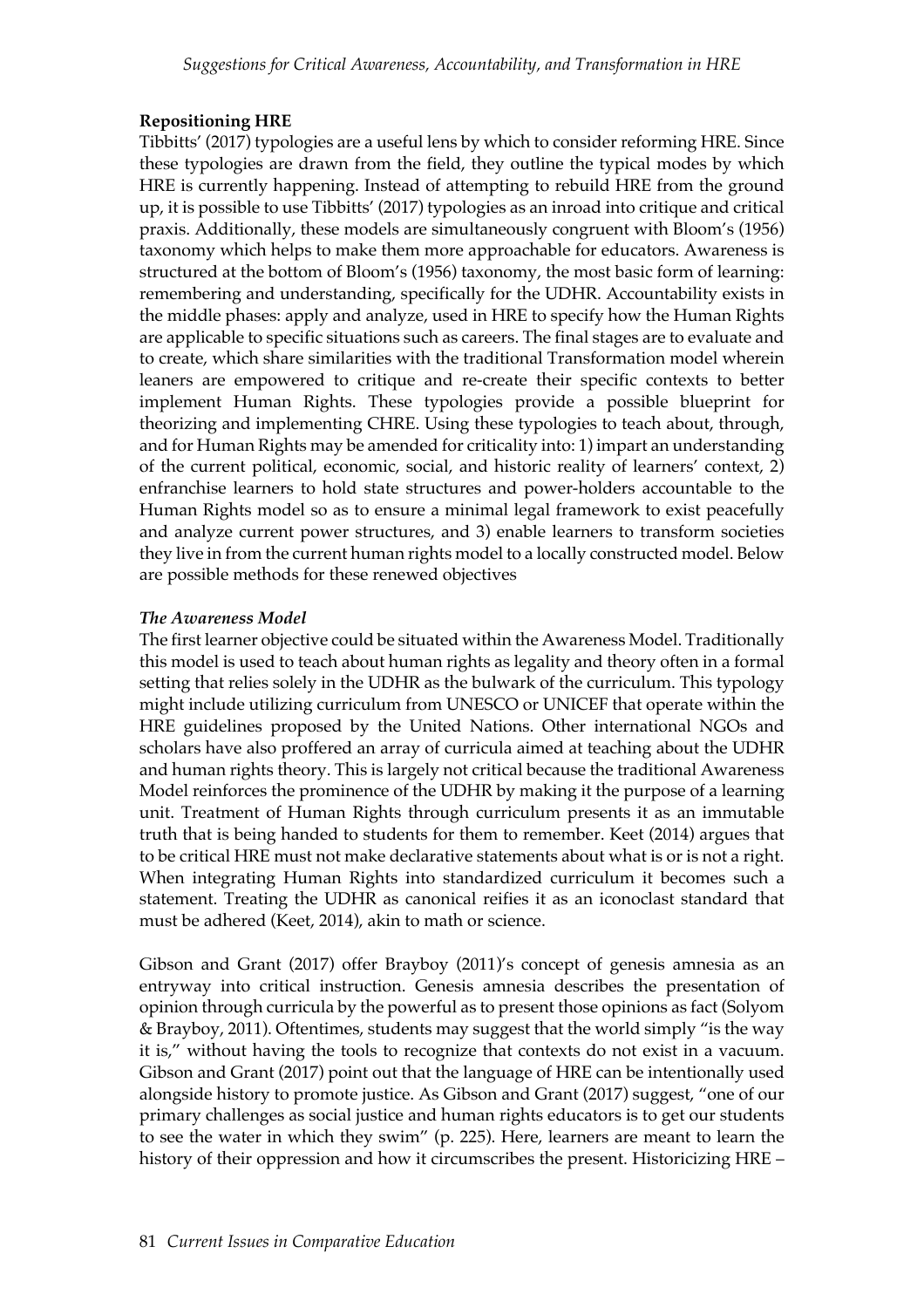or infusing the curriculum with the historical conditions that have led up to the present – unmoors learners' material conditions away from determined truth and repackages them as situational realities. This kind of criticality is nestled within the application of knowledge. Instead of teaching history in an abstract way, linking history to the lived experiences of the learners connects them with the past. These links are important learning tools that integrate lessons into our individual schema.

Some examples emerge as critical methods for the Awareness Model. The Zinn Education Project (2019) is a collaborative effort between two NGOs rooted in the work of the Historian Howard Zinn who authored the alternative "*Peoples' History of the United States."* The Zinn Project (2019) seeks to engage students in "the empowering potential of studying U.S. history [that] is often lost in a textbook-driven trivial pursuit of names and dates. People's history materials and pedagogy emphasize the role of working people, women, people of color, and organized social movements in shaping history". Teaching Tolerance (TT) is a project of the Southern Poverty Law Clinic in the United States. TT crowd sources materials from journalists, authors, and educators aimed at "social justice and anti-bias. The anti-bias approach encourages children and young people to challenge prejudice and learn how to be agents of change in their own lives", which is done through four area standards of social justice (Teaching Tolerance, 2019). Facing History is another example which utilizes alternative modes for history instruction to present critical pedagogy in the classroom (Facing History, 2019). Their model relates history to students' lives to promote diversity and teach towards "about racism, antisemitism and prejudice" (Facing History, 2019). Each of these examples come from the United States (US) and are grounded in promoting democratic citizenship specific to the US context.

Curriculum sets are not the only means by which to approach critical instruction around history, social conditions, and rights. A school in the United States also provides an example of utilizing critical pedagogy to raise awareness of oppression. El Puente academy uses a critical curriculum that merges traditionally disparate disciplines to link historic constructs to modern consequences (De Jesus, 2003). Their ideology is based on the principle of Sankofa (De Jesus, 2003), an Akan tribe word that loosely translates into a study of history as to not lose the past (Berea College, 2019). Students at El Puente did not learn historical facts in a vacuum. Project Based Learned (PBL) incorporates facets of the local community into the classroom such as trip to local factories that are now abandoned alongside studies of economic policies that were implemented and led to the decline of manufacturing in the region. Student concepts self-drove some of the inquiry. One student reported learning the difference between being Hispanic versus Latino; and how it was empowering to understand their cultural community better (De Jesus, 2003). These are also relevant historical and political distinctions that complicate oppression and class distinctions in concert with racial constructs. Consequently, Students reported learning about more than just history, but also about their own identities (De Jesus, 2003). These examples are not universally applicable, though they are still samples of critical pedagogy specifically centered around teaching students about the history of oppression. Each of these bring to the center the voices of oppressed communities while providing space for students and teachers.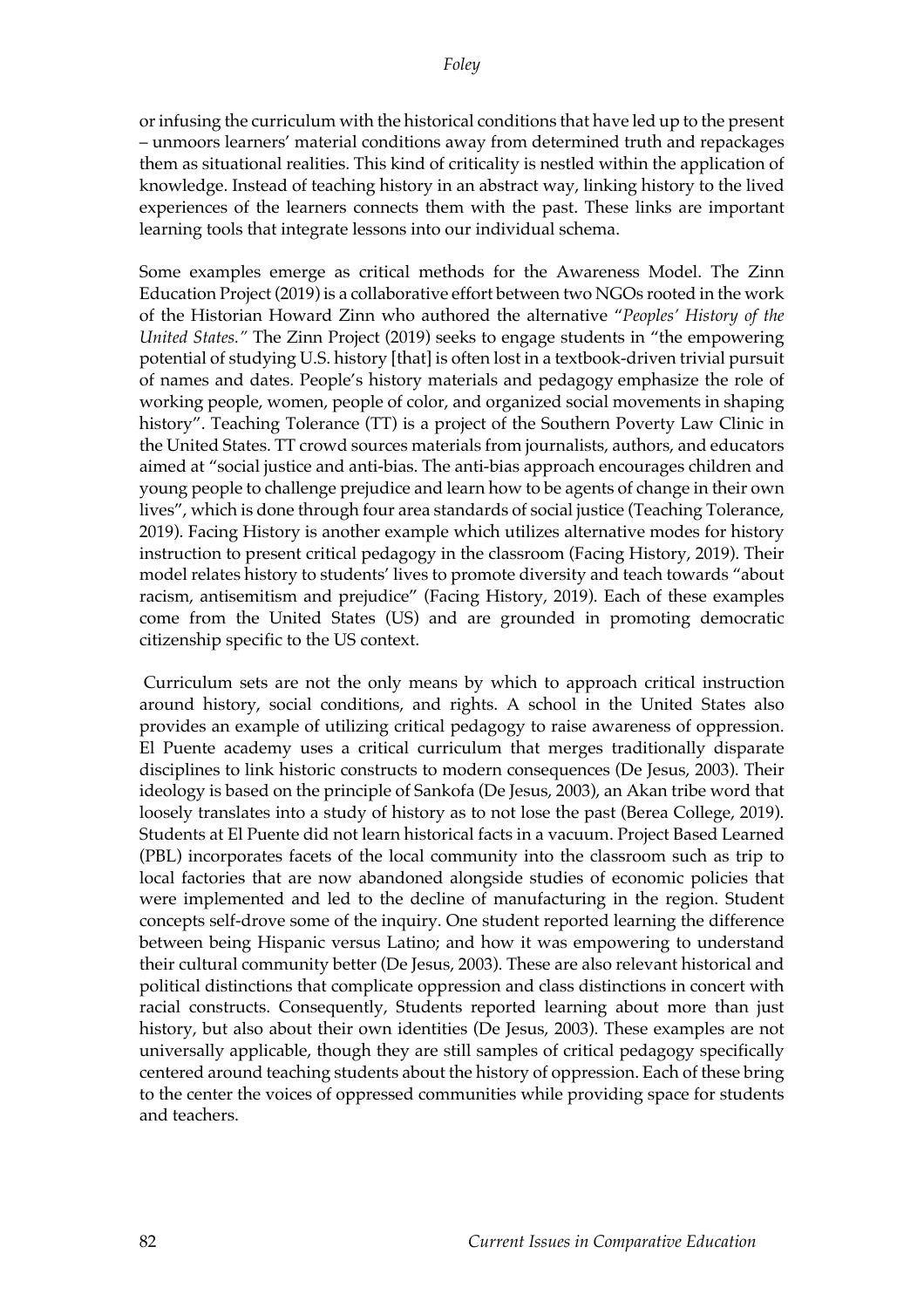## *The Accountability Model*

The Accountability Model typically consists of older professionals and learners holding trainings that are sponsored by civil society or governments (or both) to leverage their professional duties in upholding human rights (Tibbitts, 2017). Tibbitts does not explicitly deny students and classrooms this model but observes that it is more commonly found among adult professionals. Already the Accountability Model offers some vision of criticality. CHRE might even evolve the Accountability Model by folding the other traditional typologies into it and expanding the model to young leaners. A Critical Accountability Model could bring awareness of the entitlements promised by the UDHR while empowering learners to hold power structures to those standards. The accountability is shifted from the learners' self-accountability. In this Accountability Model the UDHR is utilized specifically for the protection of the learner. This model still recognizes that the UDHR (and perhaps other rights models stated within the local context) may be a problematic standard, but a nonetheless useful one. This model is situated at the intermediate levels of Bloom's (1956) taxonomy: analyze and apply. The legal tenants of the UDHR are analyzed against the learner's context and applied for their fulfilment.

Tibbitts (2015) argues that HRE can have significant influence over the lives of adult learners and Critical Accountability can leverage this this influence. In studying HRE trainers in Turkey, Tibbitts (2015) notes that women were able to teach their children about the oppressive nature of certain gender roles. The same participants were also more likely to engage in the Women's movement in Turkey (Tibbitts, 2015). Learners were able to use the standards learned as part of their work to better their entire lives including their interpersonal relations with men and boys. The power structures that existed at all different levels of society were challenged by learners who had the agency to do the challenging. This example demonstrates how the Critical Accountability Model can actively support learners in oppressive contexts by giving them knowledge of the existing legal framework that can afford specific protections. However, this example also limits the Accountability model to adults that are likely already interested in Human Rights Work. Critical accountability is not limited to Human Rights workers or adjacent professionals. All people, including young learners, should be given the tools to hold power accountability in many situations.

Extending the Accountability Model to youth would entail participatory methods that promoted their abilities to question authority. The Freedom Schools of the Southern United States are one method for enhancing student autonomy and activism. During the 1968 Summer of Freedom, Black activists formulated a plan to provide genuine learning opportunities for members of their communities during the summer months when formal school was not in session. Activities worked together with educators to plan, develop, and implement curriculum that taught general academics, focused on civics, and intentionally taught equality (Perlstein, 1990). These schools trained young learners to be activists by guiding them through anti-racist work such as canvassing, protesting segregation, and singing freedom songs (Hale, 2011). The Freedom School model carries on in the United States today. One community freedom school in Washington, DC notes in their mission a specifically dual focus on academic excellence and community service through the same philosophy of nonviolence that the Civil Rights Movement was founded on (EW Stokes PCS, n.d.). The Children's Defense Fund also utilizes the Freedom School summer model for remedial education (Jackson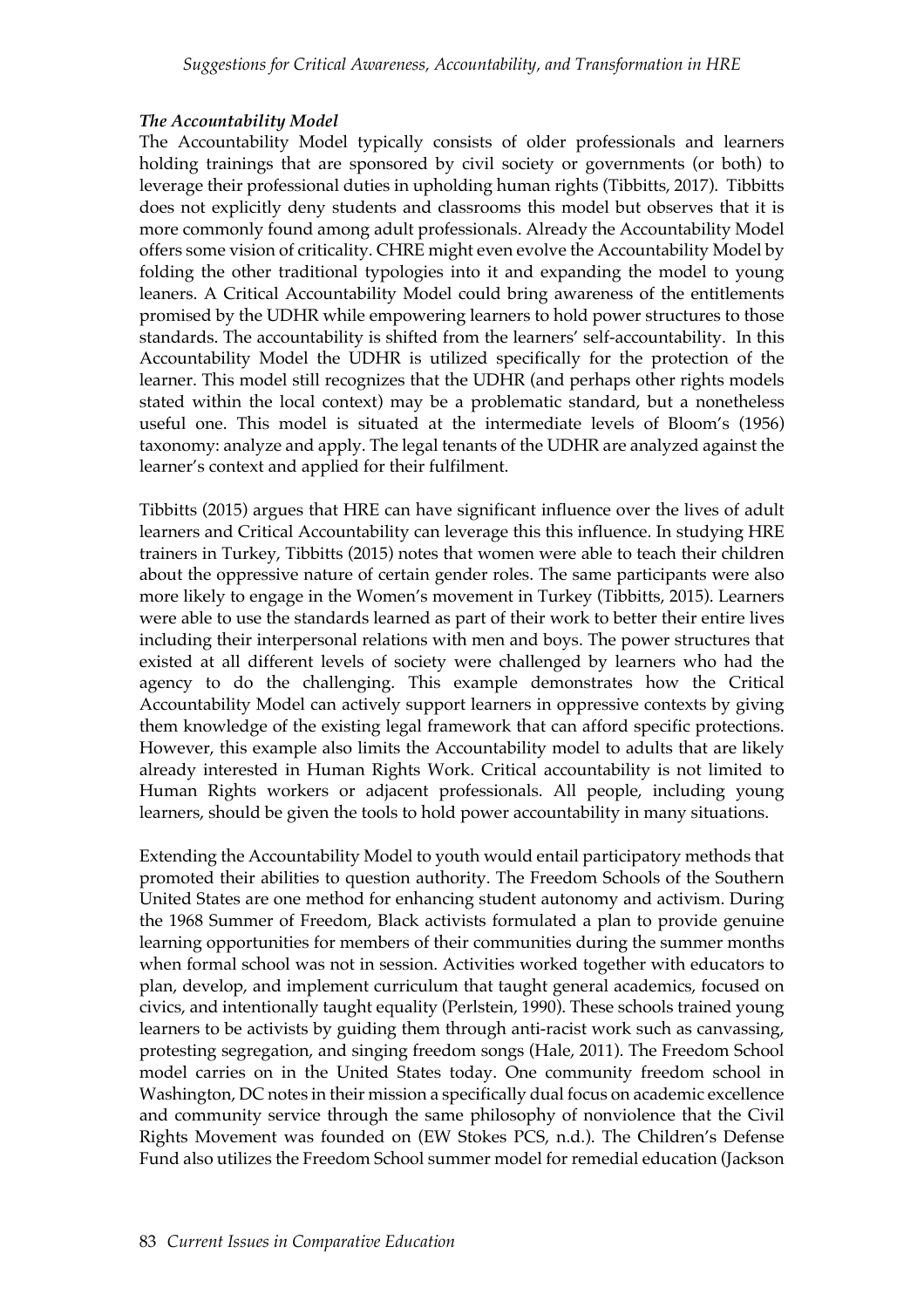& Howard, 2014). These continue to be sites for Black student liberation in a country where segregation and disparity are still commonplace. In the Children's Defense Model educators are servant/leaders. The camps' teachers utilize a pedagogy that empower learners to be active participants in the entire camp experience (Howard, 2016). The curriculum continues to center Civil Rights which has produced among students an increased desire to engage in their community, in civil society, and to have greater interest in their academics (Howard, 2016).

Both the Freedom Schools as well as the HRE trainers in Turkey are examples of how educational settings can be used to hold power structures accountable. They also relate Ahmed's (2017) uses the Chilean Student Movement of 2017 to indicate how educative experiences grounded in rights can disrupt power structures. Ahmed's example is certainly educative, but less grounded in the UDHR – students were protesting initially against increased transit costs. Though outside the legal concept of the UDHR increased fares that would have made attending school difficult decreased Chilean students' access to their right to and education. Similarly, the above examples may not seek to educate towards the UDHR specifically, but they do note how the educating towards rights and equality can secure Human Rights if there are also demands made of authority. These examples discuss how a human rights model can be used to help learners become agents of accountability. Freedom Schools were a demonstration of the right to an education. They also encouraged students to be activist for their other US civil rights many of which are comparable to the UDHR. Educating trainers and learners in their rights enabled them to hold their families, societies, and more accountable.

#### *The Transformation Model*

The Transformation Model could be considered linked to social justice as critical pedagogy is integral to this model's stated outcome which is activism. Typically, learners work alongside instructors to critique power structures to advocate for justice. In some ways the traditional Transformation model is like the Critical Accountability model. The servant leadership/educator role of the Freedom Schools is usual in the Transformation Model. Learners and educators are voluntary participants that are engaged in Human Rights work that challenges the status quo. In some ways the Transformation Model is the enactment of the call for Human Rights to be globalized through the various facets of society (Tibbitts, 2017). Evidence from the field suggests that the intent of this model is to "incorporate a critical stance towards features of one's own society, the nature of power/authority, and even the human rights system itself" (Tibbitts, 2017 p. 91). Here, it is suggested that the separate areas of critique are delineated across typologies. Critique of power structures and authority is reserved for the Critical Accountability Model where learners hold authority responsible. In the Critical Transformation Model, critique of the human rights system becomes the nexus of programming. In so doing the Transformation model links to the final stages of Bloom's Taxonomy. Learners are encouraged to evaluate Human Rights for their local applicability. After, they are charged with creating – or reinvigorating - a localized system.

This Transformation Model diverges from its previous format in its rejection of the UDHR. Critical Transformation logically follows the Accountability Model which relies on the UDHR as a minimum standard. This evolution from accountability to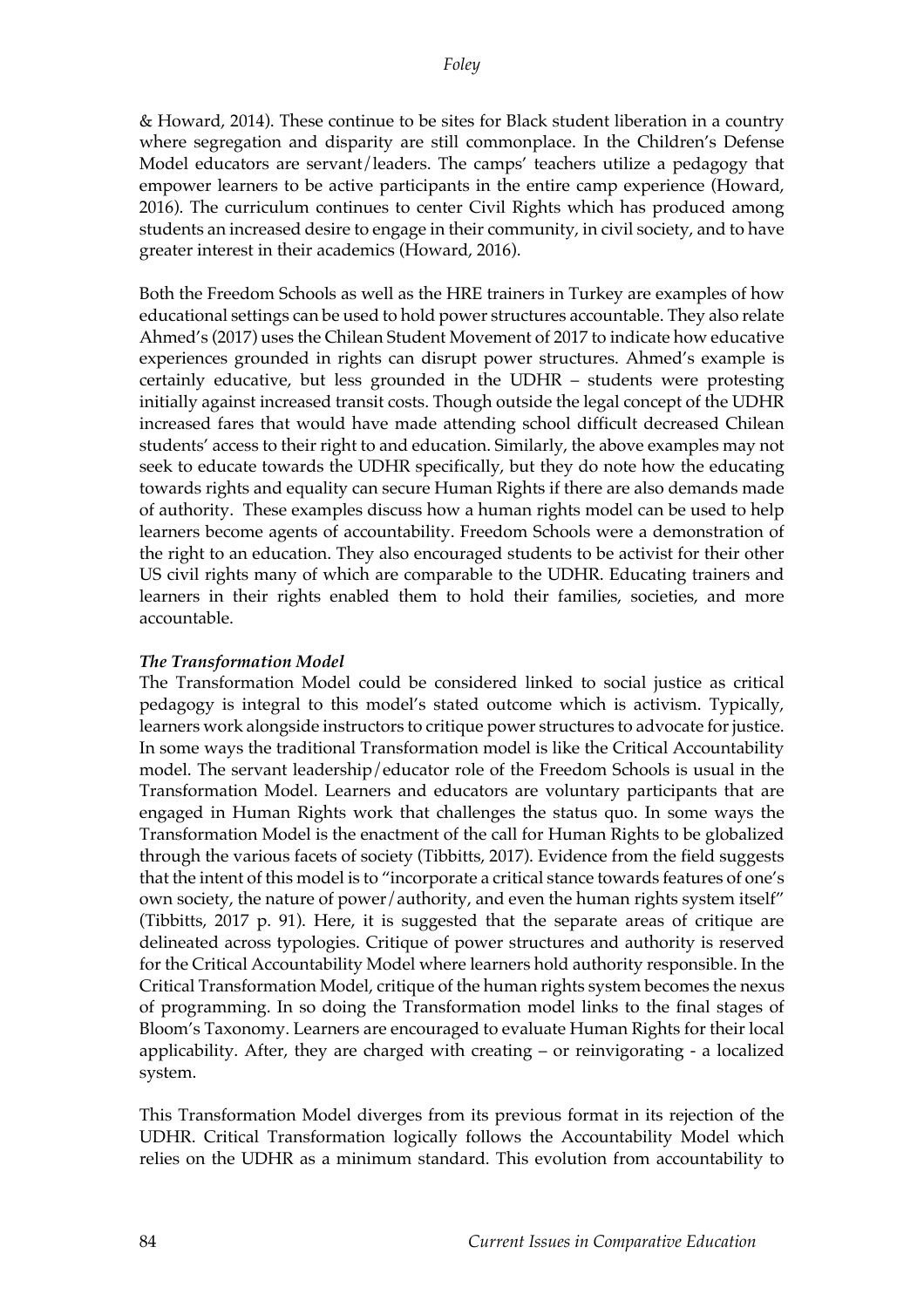transformation is necessary because "the master's tools will never dismantle the master's house. They may allow us temporarily to beat him at his own game, but they will never enable us to bring about genuine change" (Lorde, 2007, p. 112). Lorde (2007) argues that a hegemonic foundation is not capable of truly challenging oppression. A different ethos is required to facilitate liberation. Even meeting the basic standards of the UDHR is likely improbable if they are strictly defined by one positionality. Stavenhagen (2008) notes how countries that have promised to meet the standards of the UDHR for all their citizens are often still unable to do so. In part, systems meant to enable rights are assimilative and not liberative. That is if the bedrock of the benefit [in Stavenhagen's (2008) perspective this benefit is the right to education] is hegemonic then any attempts to grow that benefit will also be hegemonic. Many Indigenous students, for example, attend compulsory schools that technically afford them the Right to Education while actually disenfranchising them. As an alternative, Stavenhagen (2008) points to Canada where "the First Nations and the Inuit have the option of establishing their own education programmes and exercise control over primary and secondary schools, (p 127). In these environments what constitutes a right to education is challenged. These schools offer programming that respects Indigeneity, including multi-lingual instruction that opens the potential for competing epistemological views (Stavenhagen, 2008). They create environments where the normative right to an education is challenged with alternative systems. The right to education is no longer strictly defined as equal opportunity for success within the formal systems parameters.

New York City, United States, provides an example of critical transformation. New York City is one of the most diverse cities in the world and reflects the broader US migrant identity. In the US the Right to Education is often stylized as teacher-led schooling that embraces hierarchical features such as principals, policies, and a particular student/teacher relationship. In New York, this often means that minoritized, immigrant, and other students are subject to authorities that do not come from or represent their communities. Humanities Preparatory Academy (HPA) serves students that have failed in other schools and is largely Latinx population of students that are migrant or the descendants of migrants, as well as other students who in the US would be identified as people of color and are thus marginalized (Hantzopoulos, 2011). The academy has instituted a number of practices that create heterarchical systems for all community members. One physical implementation is the removal of the commonplace teacher workroom which is a space that permits teachers to separate themselves from students for privacy and work. This separation epitomizes the hierarchical relationship between teachers as representative of sanctioned knowledge and student as object that requires teaching. At HPA there is one space where both professionals and learners come together (Hantzopoulos, 2011). In the "hub" both learners and educators share space and resources to meet their common goal of working for the community (Hantzopoulos, 2011). These contrasts typical schooling in the United States which features hierarchy and curriculum implementation. Significantly, the space functions as the metaphoric heart of the institution. That is, the most radical space – where the hierarchy is leveled – is where all the community members must themselves work. The critical transformation model could leverage spaces like this. In such spaces, ideas are also able to be equalized alongside bodies.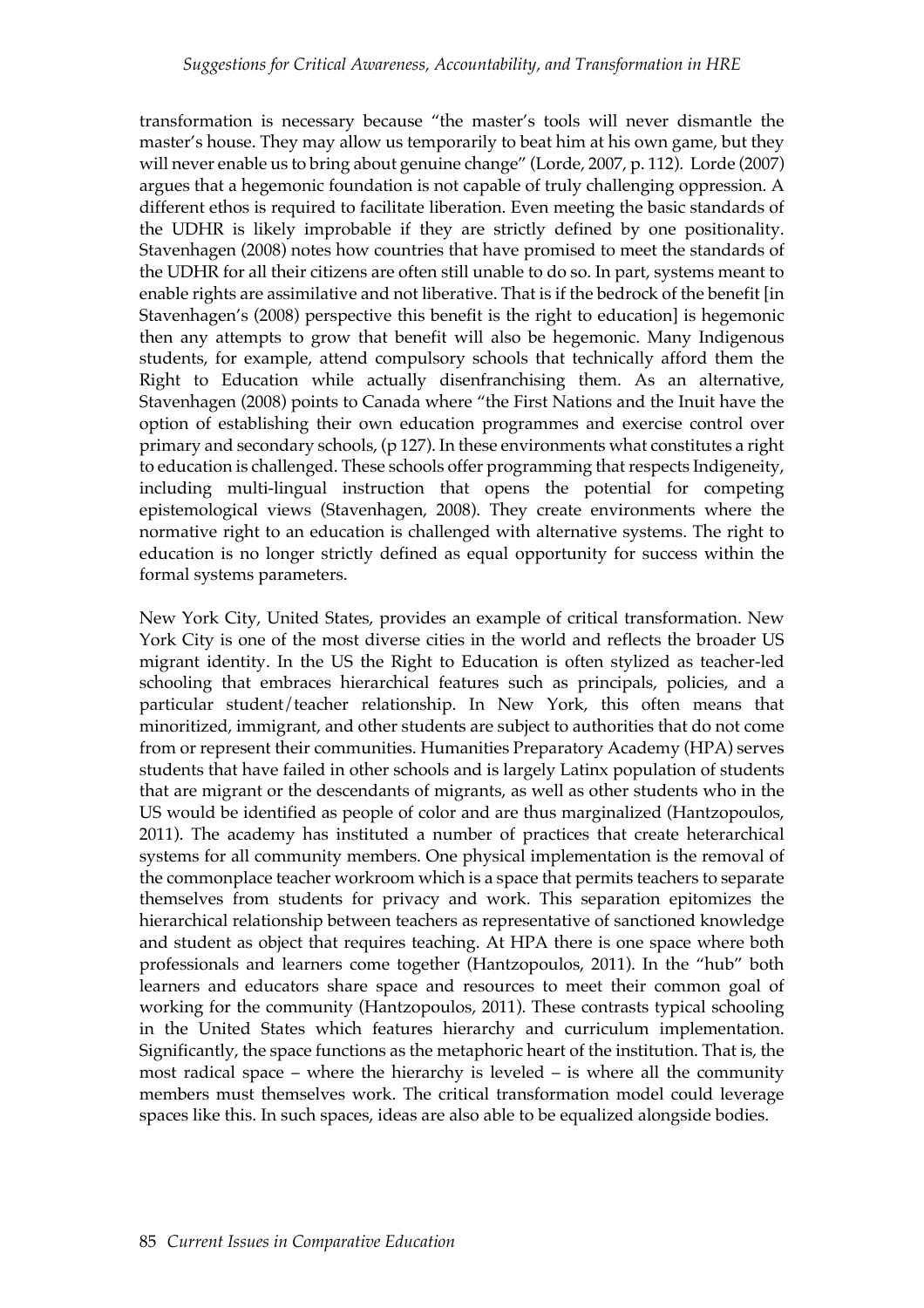Critical transformation implies creation, and that creativity needs space. These spaces need to be able to recognize alternative concepts of right, wrong, and reality. De Sousa Santos (2012) argues that the Pluriversity challenges dominant schemas with subaltern epistemologies. Pluriversities recognize that the sources of the UDHR are not in a moral position to teach the world because of their history of domination. One feature of the Pluriversity is the elevation of marginalized epistemologies with a focus on how they contrast and oppose dominant paradigms (Martinez-Vargas, 2020). The "plural" is quite literal. Viewpoints meet in conversation and do not seek to converge or aspire to acquiesce. In these settings Martinez-Vargas (2020) argues that participatory research is integral to maintain a plurality of positions. In participatory research the agenda is derived from the community. Instead of researcher and object, the members who engage research are also the studied. Localizing human rights is an analogous project. The creation of community standards for right and wrong need to be determined by the members of the community that those rules govern. The creation process is equally participatory in this concept. Beginning with the deconstruction of the UDHR by participants, the community can then move forward with analyzing the value of the UDHR's tenants in their own context. Following evaluation, the community can create their own standards for the preservation of human dignity. This may require some convergence, but the many voices of the Pluriversity represent various communities who can independently create their concepts. The Pluriversity through its participatory nature offers space to legitimize questioning the Human Rights system much as Tibbitts indicated the traditional Transformation Model could.

#### **Conclusion**

The traditional teleology of Human Rights Education perpetuates a hegemonic brand that stems from a certain positionality's concept of justice. The UDHR is grounded in Western ontology with little credence to the world at large. This paper has presented numerous critiques of the traditional Human Rights system as well as HRE. Using Tibbitts' (2017) typologies this paper was able to identify possible methodological shifts within standing HRE practice. Bloom's (1956) taxonomy is infused as a scaffold for educators trained in Western pedagogy to understand the typologies as shifting towards a vertical process of liberation. These suggestions are not definitive, nor do they seek to be prescriptive. Such intent would ultimately recreate the same ethos of certitude of one value statement over another. These examples highlight the possibility of a course correction. Human Rights educators, as with most teachers, center their work on the care for justice that the UDHR has always intended. Beginning with that cause, these educators can push the boundaries of HRE. Locating our work within the traditional and critical typologies is a place for educators to begin. From there, using the critiques above educators can evaluate their own programming for its liberative potential. Ultimately, the work of pushing HRE forward will only be partially done through theorizing. Educators and learners will bear the burden of challenging traditional HRE in their domains. This paper hoped to have offer some ways for those challenges to happen.

**Will Foley** *is a special education teacher at a public international school in Washington DC. He is pursuing graduate studies at Teachers College in the department of International and Transcultural Studies. He is interested in curriculum studies.*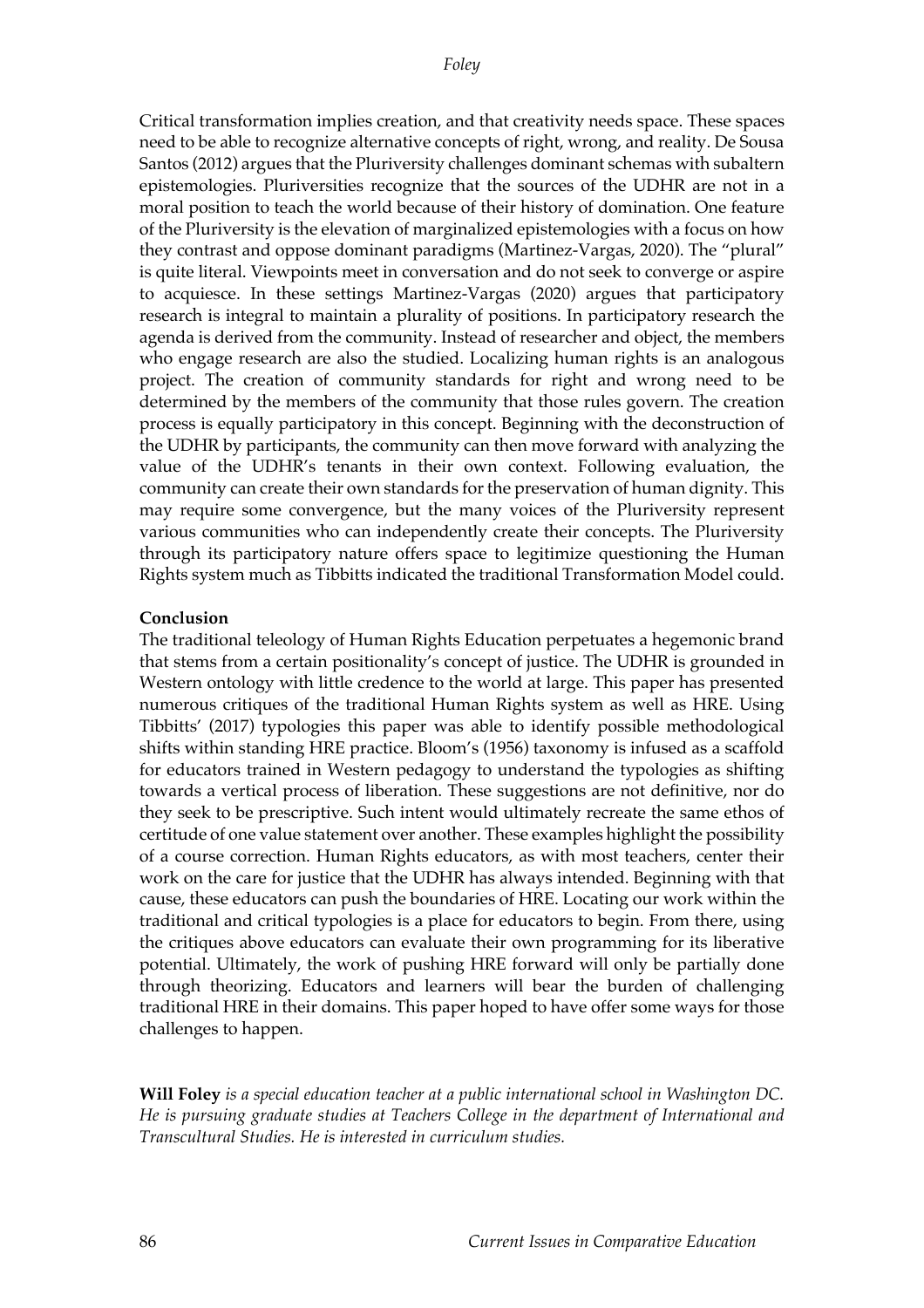#### **References**

- ALICE CES. (2012, September 28). *Boaventura de Sousa Santos - Spaces of transformation: Epistemologies of the south*. https://www.youtube.com/watch?time\_continue=6&v=UzecpSzXZOY&feat ure=emb\_logo
- Arab Charter of Human Rights (1994). Cairo, Egypt. http://www.humanrights.se/wp-content/uploads/2012/01/Arab-Charteron-Human-Rights.pdf
- Ahmed, A. K. (2017). Disrupting power/entrenching sovereignty: The paradox of human rights education. *Prospects*, *47*(1-2), 3-16.
- Amnesty International (2017). The whole school approach (pp. 5-9) and tools and templates (pp. 28-37). In *Human Rights Friendly Schools Toolkit*. London: Amnesty International. http://www.amnesty.org/en/library/asset/POL32/001/2012/en/7b237c0f-6568-41dd-9fdd-d60817e88f77/pol320012012eng.pdf
- Bajaj, M. (2008). Critical peace education. *Encyclopedia of peace education*, 135-146.
- Berea College. (2019). *The power of Sankofa: Know history.* The Carter G. Woodson Center. https://www.berea.edu/cgwc/the-power-of-sankofa/
- Bloom, B. S. (1956). Taxonomy of educational objectives. Vol. 1: Cognitive domain. *New York: McKay*, *20*, 24.
- De Jesus, A. (2003) 'Here's it more like your house': The proliferation of authentic caring as school reform at El Puente Academy for Peace and Justice. In B. Rubin & E. Silva (eds.), *Critical voices: Students living school reform* (… ed., pp. 132-151). New York and London: Routledge.
- El Puente. (2019). *El Puente academy for peace and justice*. https://elpuente.us/elpuente-academy-for-peace-justice
- EW Stokes PCS (n.d.) *About Us.* EWStokes.org. https://www.ewstokes.org/about-us
- Facing History. (2019). *About Us*. https://www.facinghistory.org/about-us
- Gibson, M. and Grant, C. (2017). Historicizing critical human educational practices: A human rights framework for justice-oriented teaching. In M. Bajaj (Ed.) *Human Rights Education: Theory, Research, Praxis* (pp. 225-250). University of Pennsylvania Press.
- Hale, J. (2011). "The student as a force for social change": The Mississippi freedom schools and student engagement. *The Journal of African American History, 96*(3), 325-347.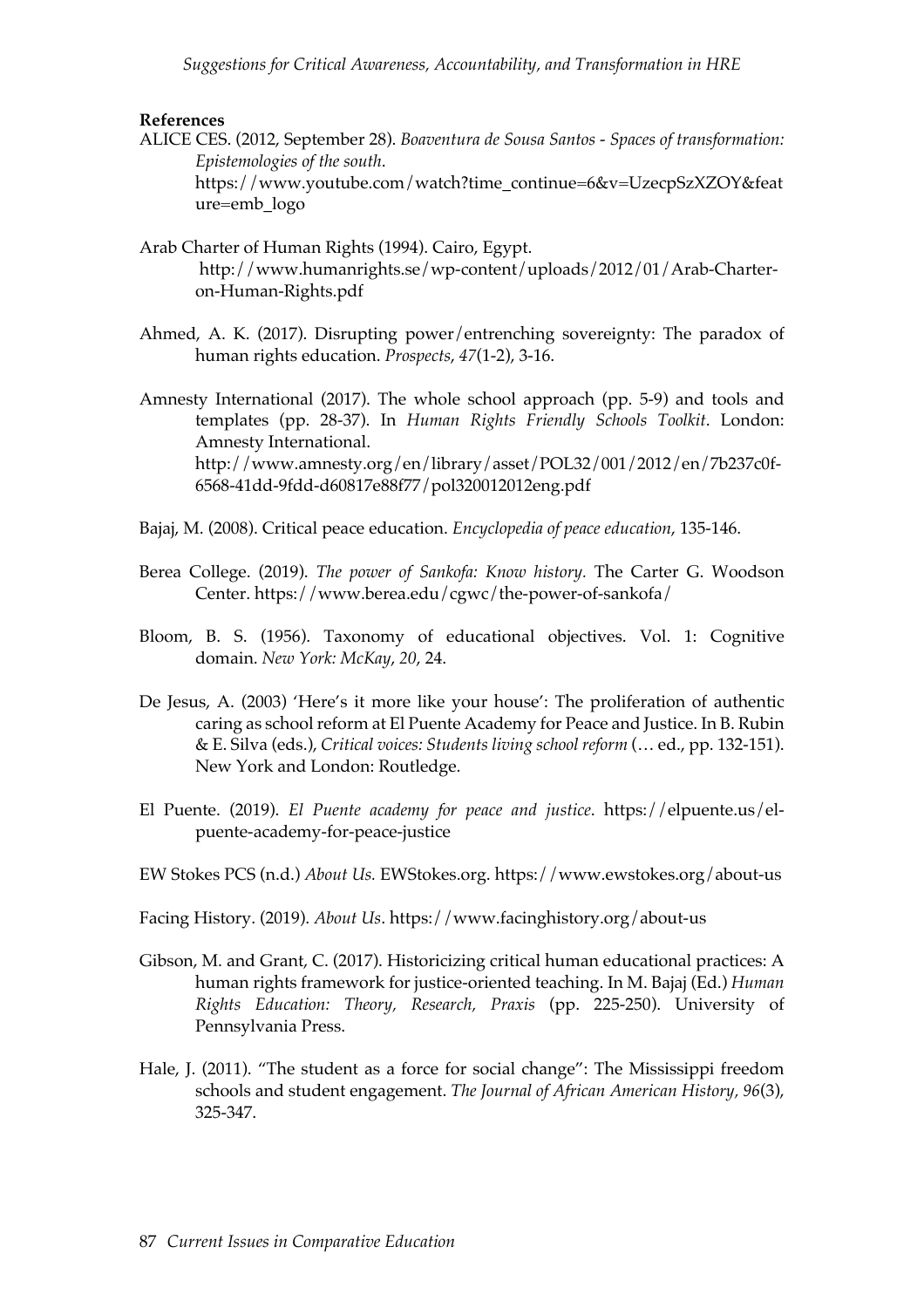- Hantzopoulos, M. (2011)*.* Institutionalizing critical peace education in public schools: A case for comprehensive implementation. *Journal of Peace Education, 8*(3), 225- 242.
- Howard, T. C. (2016). Why black lives (and minds) matter: Race, freedom schools & the quest for educational equity. *The Journal of Negro Education, 85*(2), 101-113.
- Jackson, T. O., & Howard, T. C. (2014). The continuing legacy of freedom schools as sites of possibility for equity and social justice for black students. *Western Journal of Black Studies, 38*(3), 155-162.
- Keet, A. (2014a). Epistemic "othering" and the decolonization of knowledge. *Africa Insight*, *44(*1), 23-37.
- Keet, A (2015). It is time: Critical human rights education in an age of counterhegemonic distrust. *Education as Change. 19*(33), 46-64. DOI: 10.1080/16823206.2015.1085621
- Keet, A. (2017). Does Human Rights education exist. *International Journal of Human Rights*. http://repository.usfca.edu/ijhre/vol1/iss1/6
- Lorde, A. (2007). Sister Outsider: Essays and Speeches. 1984. *Berkeley: Crossing*.
- Martinez-Vargas, C. (2020). Decolonising higher education research: from a university to a pluri-versity of approaches. *South African Journal of Higher Education*, *34*(2), 112-128.
- Meijas, S. (2017). Politics, power, and protest: Rights-based education policy and the limits of human rights education. In M. Bajaj (Ed.) *Human rights education: Theory, research, praxis* (pp. 170-194). University of Pennsylvania Press.
- Nickel, J. (2019). Human rights. In E. N. Zalta (Ed.), *The Stanford encyclopedia of philosophy.*https://plato.stanford.edu/archives/sum2019/entries/rightshuman.
- OSCE/ODHIR (2012). *Guidelines for human rights education in secondary school systems*  (Warsaw: Organisation for Security and Cooperation in Europe) Section on Cm(39 pp). http://www.osce.org/odihr/93969
- Perlstein, D. (1990). Teaching freedom: SNCC and the creation of the Mississippi freedom schools. History of Education Quarterly, 30(3), 297-324.
- Russell, S.G., & Suarez, D. F. (2017). Symbol and Substance: Human Rights Education as an Emergent Global Institution (pp. 19-46). In M. Bajaj (Ed.) *Human Rights Education: Theory, Research, Praxis*. Philadelphia: University of Pennsylvania Press.
- Solyom, J. A., & Brayboy, B. M. J. (2011). Memento Mori: Policing the minds and bodies of indigenous Latinas/os in Arizona. Cal. W. Int'l LJ, 42, 473.